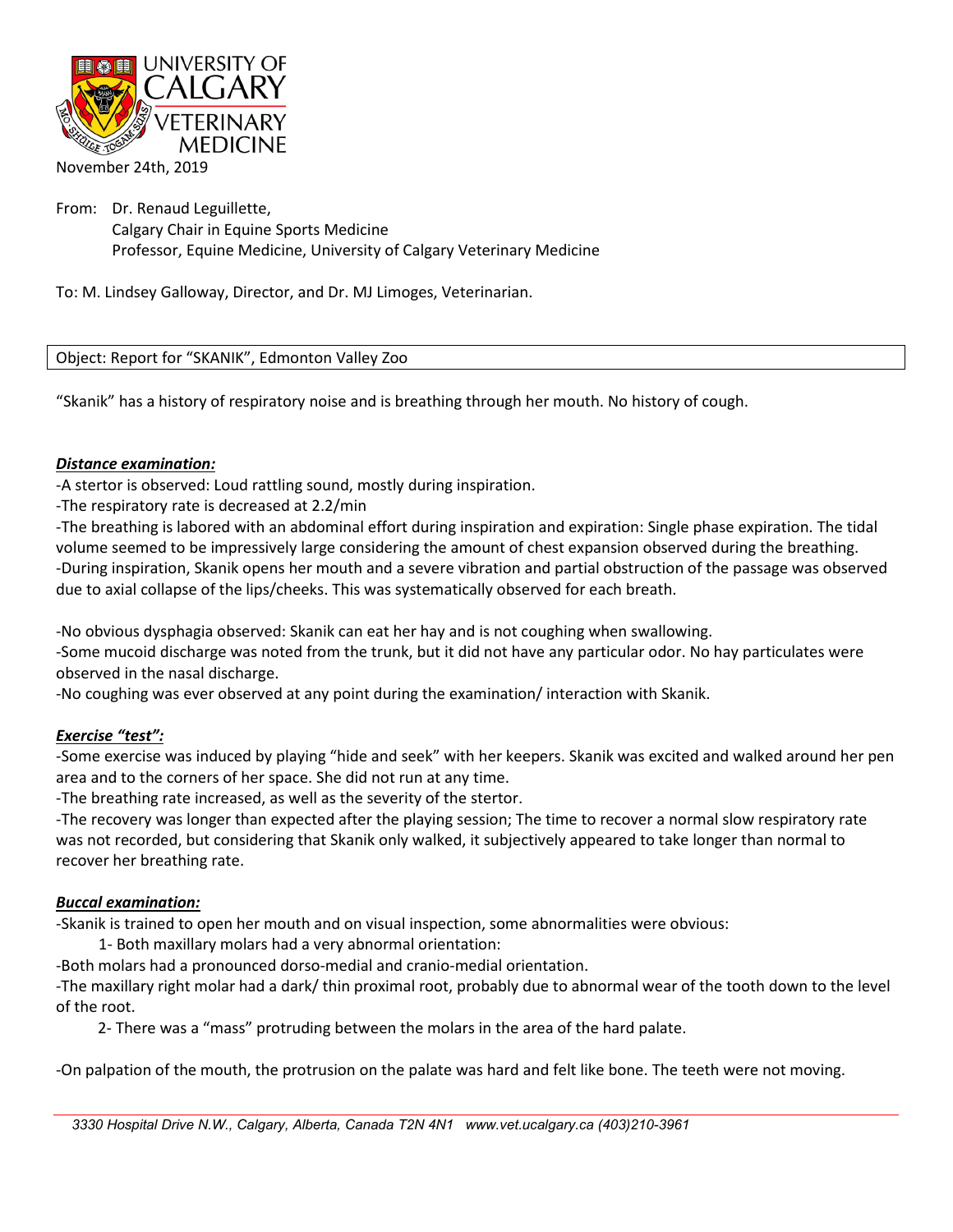

# *Upper airways endoscopy: (See pictures attached)*

-Approximately 2hrs after diazepam administration (320mg PO), the endoscopy of the upper airways was done with Skanik standing behind her pen's bars and putting her trunk on a table.

-A 3m long Storz endoscope was used with lubricant and with instillations of 2% lidocaine neat through the channel of the endoscope to desensitize the mucosa during the progression of the camera.

-The endoscope was inserted through the right nostril. The lumen in the trunk was large, and no significant mucus accumulation was observed.

-Some isolated hay particulates were observed all along the trunk endoscopy (mild amount).

-After ~1m65 of insertion into the trunk, the sigmoid flexure was reached and some narrowing of the lumen could be observed intermittently: It was mostly soft tissue and showed some intermittent voluntary spasms.

-Once the endoscope reaching the nasal passages in the skull area (length 2m40), the turbinates and ethmoid could be seen. The first approach arrived through the dorsal meatus, facing the ethmoid. However, a protrusion was clearly observed on the medio-ventral aspect of the nasal septum. The mucosa was smooth over that area. The passage was very narrow, and there was a small space in the ventral meatus. In spite of several attempts, the endoscope was too large to pass through the meati and reach the nasopharynx.

In addition, a puddle of mucoid fluid (mixed with lidocaine solution at some point) was observed ventrally in the ventral meatus at the level of the nasopharynx. The maximal length of endoscope used was 2m70.

## *Comparison with the endoscopy performed in 2016 (see pictures attached)*

The recording of the endoscopy performed in 2016 was reviewed and compared to the present examination. The subjective assessment showed that the space in the dorsal meatus and immediately proximal to the ethmoid was larger in 2016 than during this examination.

### *Buccal endoscopy:*

-A buccal endoscopy was attempted to reach the oropharynx and to perform a retroflexion during inspiration when the soft palate was displaced dorsally.

-The procedure was less well tolerated and although the soft palate could be observed in the back of the oropharynx, we could not time the endoscopy with an inspiration to observe an eventual dorsal displacement of the soft palate. The procedure was tried twice and then not pursued.

### *Sleep apnea:*

Considering the pathology identified, further questioning about Skanik's respiration during her sleep confirmed a likelihood of sleep apnea. This was not diagnosed and may need further investigation (see below).

### *Diagnosis:*

-Nasopharynx static obstruction due to bone remodeling. Most likely, this is secondary to the very abnormal positioning of the molars. A bone neoplasia is not ruled out but very unlikely considering the smooth mucosa and the long history of the problem.

-Suspicion of sleep apnea.

-Suspicion of mild dysphagia.

### *Interpretation and recommendations:*

1- The primary problem is an obstruction of the nasal passages by some bone remodeling. The remodeling is also seen on the ventral aspect of the hard palate. It is most likely secondary to the very abnormal maxillary molar teeth positioning.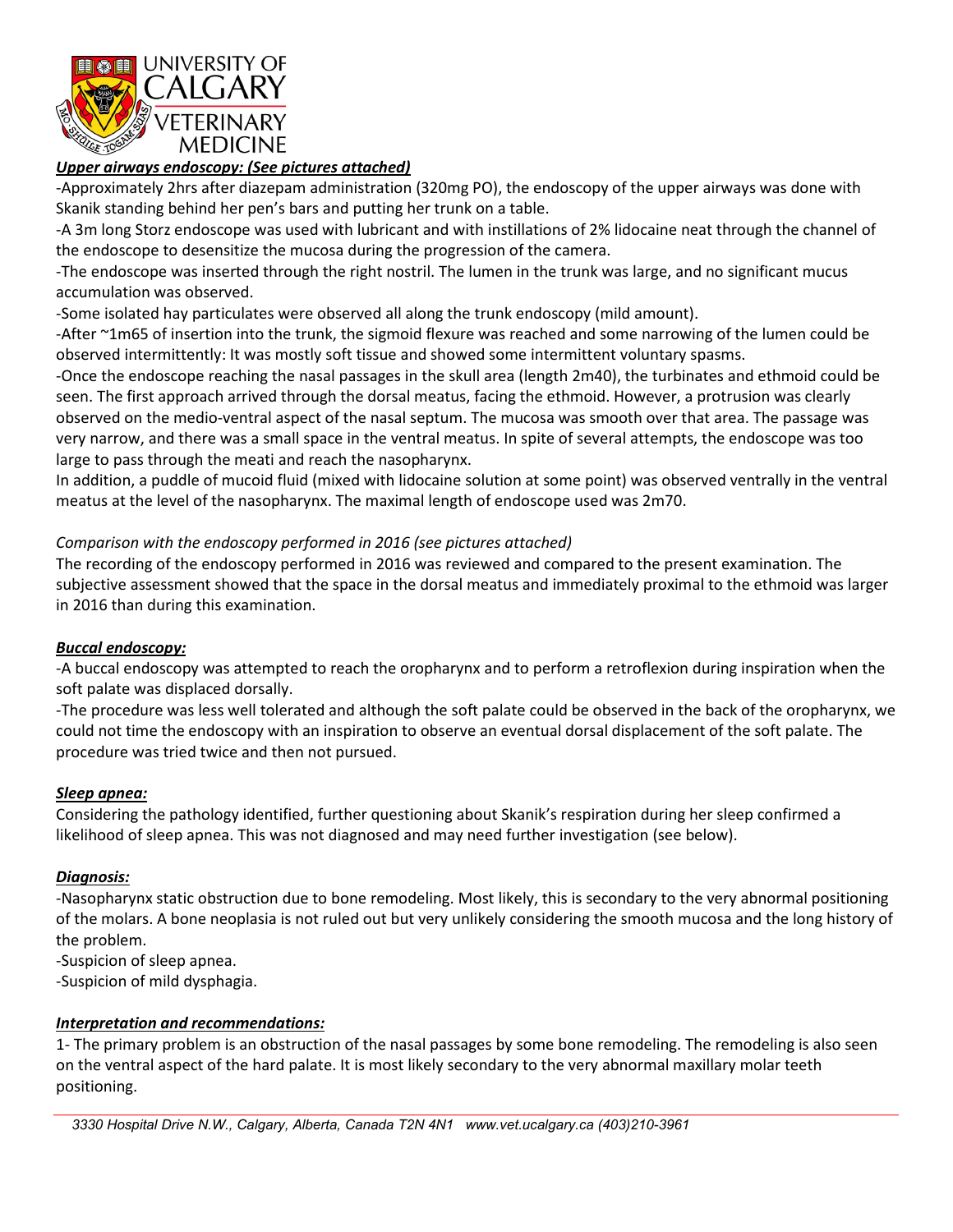

The severity of the obstruction seems to be worse now compared to the observations from 2016. This is a very chronic condition.

A simple illustration of the condition would be to have an animal breathing through a straw: The diameter of the airways is so small that it takes a lot more effort to generate airflow in/out of the respiratory system.

Treatment: There is no therapeutic options to improve this condition. Teeth extraction was discussed but seems to be very challenging and risky in elephants; furthermore, it would probably not reverse the nasal obstruction.

2- The soft palate being complete in elephants (similar to horses), they are obligate nasal breathers. In the case of Skanik, the resistance through the nasal passages is too high and she is using an oral breathing strategy, by probably displacing dorsally her soft palate during breaths. This is probably the source of the rattling/ stertor noise.

However, the mouth not being designed for oral breathing, there seems to be also some restriction to incoming airflow due to the axial collapse of the lateral aspects of the lips/ cheeks.

Treatment: A palatoplasty (laser surgery) and lips resection were discussed, but these are again very challenging, risky and undescribed procedures in elephants.

3-Long term potential issues to monitor:

-Dysphagia: The risk of aspiration pneumonia is increased. The presence of small feed particulates in the trunk may be normal or may be a sign of food contamination of the airways. We could not reach the larynx and inspect the trachea to confirm.

Monitoring: Eventually consider monitoring early inflammatory phase proteins to detect some systemic inflammation as early as possible (for example in horses we would use serum amyloid A: SAA). Monitor for cough.

-Lung edema: If the airways obstruction becomes more severe it is possible that the strong negative thoracic pressure necessary to inhale may induce some progressive development of lung edema. This may be expected in the late/ terminal stage of the condition.

-Sleep apnea: I suspected that this condition may cause some sleep apnea, and the information obtained from the keepers seems to corroborate this suspicion.

Recommendation: I recommend documenting Skanik's breathing when she is sleeping/ at night, by using a monitoring camera with sound recording. If the sleep apnea is confirmed, I think that we could try to build some continuous positive airway pressure (CPAP) device that would be used voluntarily by Skanik when she is tired or sleeping.

Sincerely,

Dr. Renaud Leguillette, DVM, MSc., PhD, Dipl.ACVIM, Dipl.ACVSMR (Sports Med. & Rehab.) Professor, Calgary Research Chair in Equine Sports Medicine

# **Pictures Next Page.**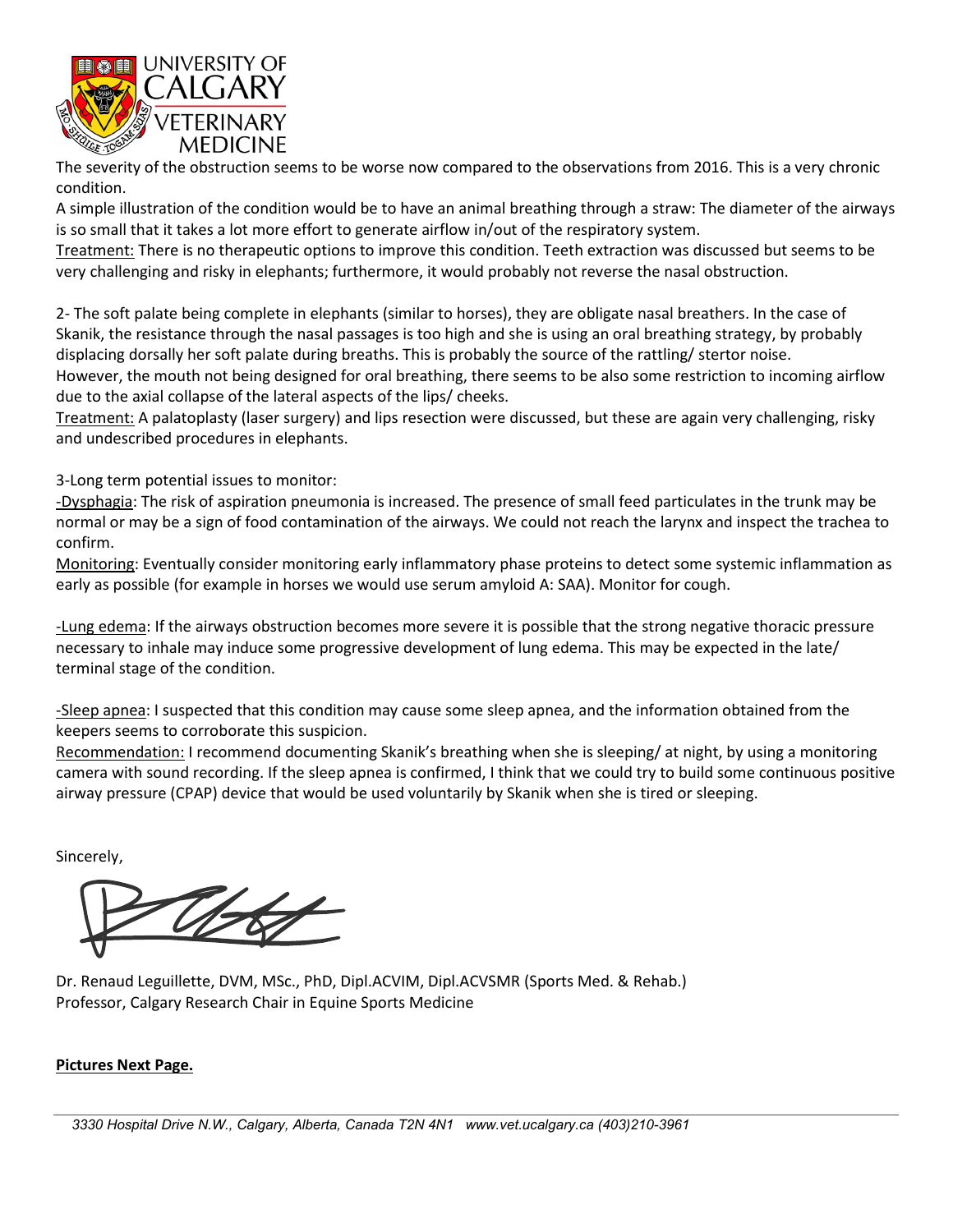

Trunk with hay particulates. Proximal to the sigmoid flexure. Sigmoid flexure





Nasal passage obstruction Mucoid puddle in ventral meatus



See pictures next page